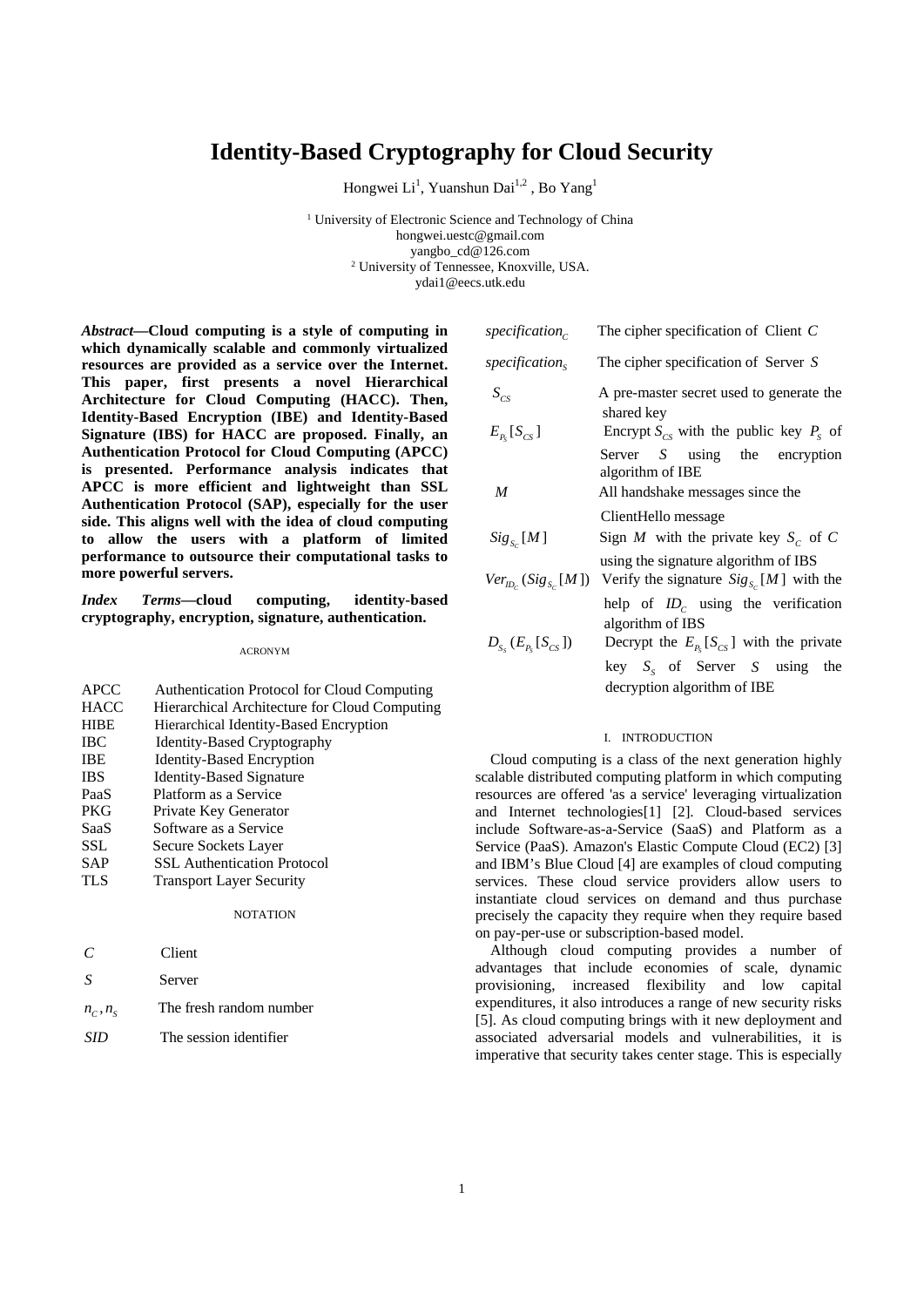true as cloud computing services are being used for ecommerce applications, medical record services, and backoffice business applications, all of which require strong confidentiality guarantees. Thus, to take full advantage of the power of cloud computing, end users need comprehensive security solutions to attain assurance of the cloud's treatment of security issues.

Independent of cloud computing, a variant of traditional public key technologies called Identity-Based Cryptography (IBC) [6, 7] has recently received considerable attention. Through IBC, an identifier which represents a user can be transformed into his public key and used on-the-fly without any authenticity check. The potential of IBC to provide greater flexibility to entities within a security infrastructure and its certificate-free approach may well match the dynamic qualities of cloud environment. In other words, it seems that the development of IBC may offer more lightweight and flexible key usage and management approaches within cloud security infrastructures than traditional PKI does. The application of IBC in cloud computing is an emerging and interesting area.

**Our contributions**. In this paper, we would like to examine what can be achieved in a fully identity-based approach for cloud environment. Specifically, our main contributions include:

- 1. We propose a Hierarchical Architecture for Cloud Computing (HACC). It inherits attractive properties from IBC such as being certificate-free and having small key sizes. This potentially offers a more lightweight key management approach.
- 2. Based on the Hierarchical Architecture for Cloud Computing (HACC), we present Identity-Based Encryption (IBE) and Identity-Based Signature (IBS) for cloud computing.
- 3. Based on the above 1 and 2, we design an Authentication Protocol for Cloud Computing (APCC). APCC is more efficient and lightweight than SSL Authentication Protocol (SAP) [8], especially for the user side, which contributes good scalability to the much larger cloud systems.

**Organization.** The remainder of the paper is organized as follows. Section II introduces related work. Section III presents some preliminaries. In section Ⅳ, we propose the Hierarchical Architecture for Cloud Computing (HACC). Section V describes the identity-based encryption and signature for the HACC. Section Ⅵ presents a secure authentication protocol for cloud computing. Section Ⅶ makes the performance analysis for our new protocol. Section Ⅷ illustrates some simulations to evaluate the techniques.

## II. RELATED WORK

Grid computing and cloud computing are so similar that grid security technique can be applied to cloud computing. Dai et al. made great contribution to Grid security [9-12].

Public Key Infrastructure (PKI) is presently deployed in most grid implementations as it is perceived as a stable and mature technology which is widely supported and can be easily integrated with different applications on various platforms. In the Grid Security Infrastructure (GSI) [13] for the Globus Toolkit (GT) [14], the leading toolkit used in developing grid applications, proxy certificates [15] have been designed and deployed in addition to standard X.509 public key certificate [16], to compensate some of the shortcomings in the conventional PKI setting and to provide additional properties that align with the requirements for secure communications among grid entities within a dynamically changing environment. The motivations for the proxy certificates which carry short-term public keys are twofold: (i) to limit exposure of long-term credentials, and (ii) to enable single sign-on (or unattended authentication) and delegation services. It is not clear, however, if the extensive use of certificates in the hierarchical PKI setting within a dynamic grid environment offers the best possible solution for public key management.

Identity-Based Cryptography (IBC) is in a very quick development [6, 7]. Identity-Based Encryption (IBE) provides a public key encryption mechanism where a public key is an arbitrary string such as an email address or a telephone number [17, 18]. The corresponding private key can only be generated by a Private Key Generator (PKG) who has knowledge of a master secret. Using this construct, anyone can encrypt messages or verify signatures without prior key distribution beyond the dissemination of public parameters and the public key "strings." This is useful where the deployment of a traditional certificate authority-based PKI is inconvenient or infeasible, as IBE-based systems do not require certificate management, eliminating the need for certificate lookups and complex certificate revocation schemes. A central operational consideration of Identity-Based Cryptography is that private keys must be obtained from the PKG. How one securely and efficiently obtains this private key is essential to the security of the supported system. For example, how the PKG decides who should be given the private key associated with an email address is crucial to maintaining the integrity of the system. Another consideration is cost: key generation can be computationally expensive. To ease the computation burdens of PKG operation, hierarchical IBE (HIBE) [19, 20] can be used to reduce the overload of a root PKG by replicating private key generation to slave PKGs. Recently, Waters presented a dual system encryption, which opened up a new way to prove security of IBE and related encryption systems[6]. Boneh provided a general framework for constructing identity-based and broadcast encryption systems, which solves the application problem of identitybased encrypted e-mail[7]. There are other applications, e.g.[21][22].

The idea of applying IBC to grid security was initially explored by Lim [23]. However, the supposedly dynamic use of identity-based keys has been hindered by some traditional limitations of IBC such as key escrow and the need to distribute private keys through secure channels. In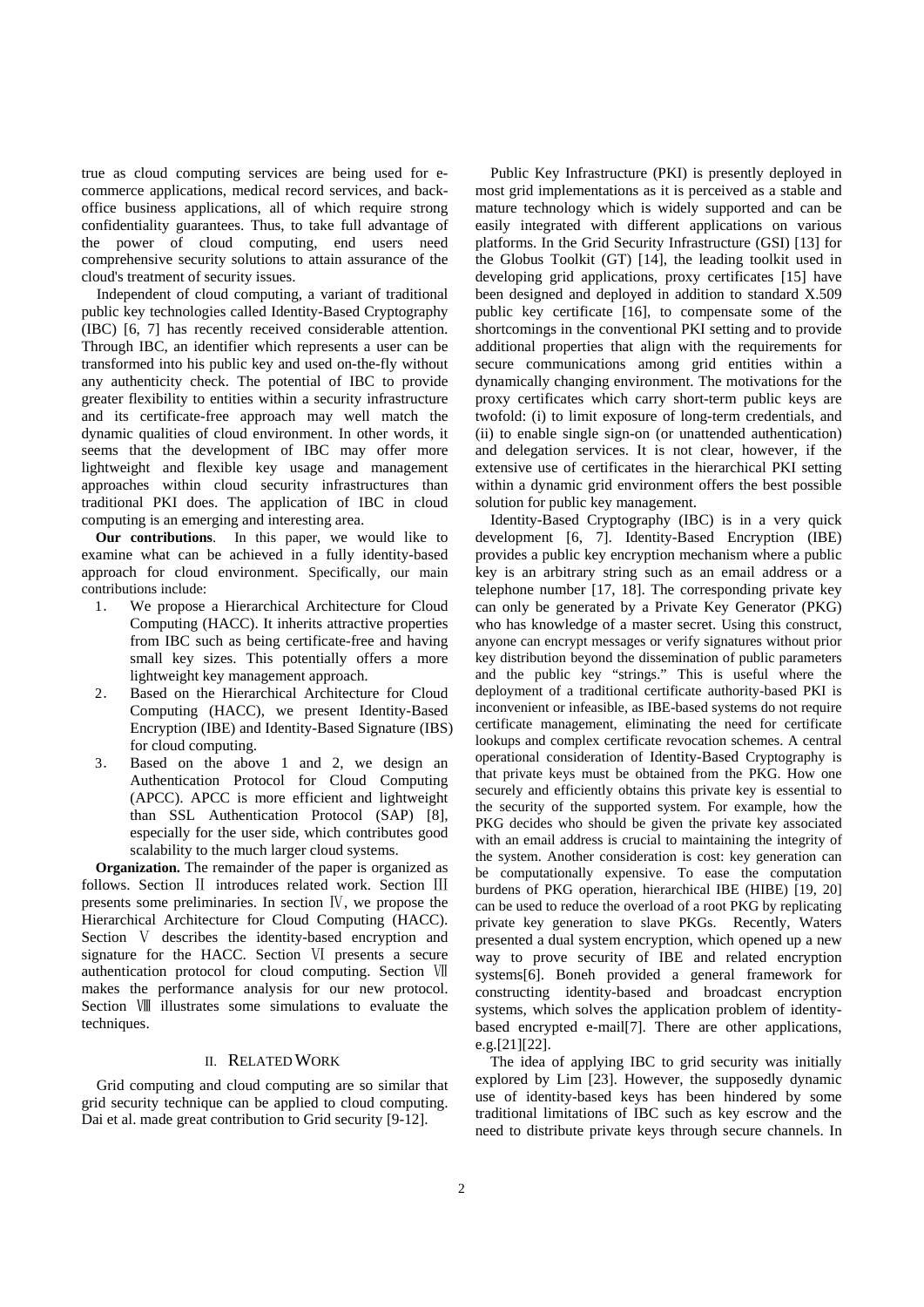addition, the proposals in [23] do not address some of the essential security requirements desired in the GT such as using proxy credentials for single sign-on and delegation.

Mao et al. proposed an identity-based non-interactive authentication framework for grid [24]. The framework improves the user side performance for the current GSI authentication scheme in a considerable degree. The performance improvement is in both computation and communication. The improvement in communication due to being able to batch authentication sessions via a resource broker is significant. However, the authentication framework did not study hierarchy so that the unique Private Key Generator (PKG) becomes the bottleneck of the framework.

Lim and Robshaw proposed a hybrid approach combining identity-based techniques at the user level and traditional PKI to support key management above the user level [25]. In this hybrid setting, each user publishes a fixed parameter set through a standard X.509 certificate; this parameter set then allows users to act as their own Trusted Authorities for the purposes of delegation and single sign-on. This framework solves the two issues of key escrow and distribution of private keys in IBC, but has the limitation that the original dynamic and lightweight qualities that IBC offers are partially lost, because users now need to authenticate and verify other parties' parameter sets before they can be used.

Chen et al. [26] revisited the GSI in the GT version 2 (GT2) and presented some improvements to the security architecture. Their work is related to [25] in which each user has a static long-term credential which can be used by other parties to derive dynamic public keys on-the-fly. Chen et al*.*  modified the security protocols in [13] and the improved protocols seem to offer better performance. In addition, they also proposed an interesting application of aggregate signature to save computational costs in verifying chained signatures. As with [25], however, each user is required to get hold of the intended communicating party's authentic certificate before a dynamic public key can be computed and used.

To the best of our knowledge, there are only a few attempts to apply IBC to cloud computing. Yan et al. [27] provided federated identity management in the cloud such that each user and each server will have its own unique identity, and the identity is allocated by the system hierarchically. With this unique identity and Hierarchical Identity-Based Cryptography (HIBC), the key distribution and mutual authentication can be greatly simplified. Schridd et al. [28] proposed a novel identity-based cryptographic system to avoid the complexity and management problems of certificate-based security infrastructures. However, those works did not study identity-based encryption and signature, and did not make performance analysis and simulation.

In this paper, we first present the Hierarchical Architecture for Cloud Computing (HACC). Then, Identity-Based Encryption (IBE) and Identity-Based Signature (IBS)

for HACC are proposed. Finally, an Authentication Protocol for Cloud Computing (APCC) is constructed based on HACC, IBE and IBS. APCC aligns well with the demands of cloud computing. Through simulation experiments, it is shown that APCC is more lightweight and efficient than SAP. The lightweight achieved on the user side is especially significant. The merit of our model in great scalability matches well with the needs of massivescale cloud.

#### III. PRELIMINARIES

In this section we briefly review the bilinear pairing. Let  $G_1$  be a cyclic additive group of prime order  $q$ , and  $G_2$  be a cyclic multiplicative group of the same order *q* . A bilinear pairing is a map  $\hat{e}$  :  $G_1 \times G_1 \rightarrow G_2$  with the following properties:

 $-\text{Bilinearity: } \forall P, Q \in G_1, \forall a, b \in \mathbb{Z}_a$ , we have

$$
\hat{e} \ (aP, bQ) = \hat{e} \ (P, Q)^{ab} \tag{1}
$$

 $–Non-degeneracy: There exist  $P, Q \in G$  such that$ 

$$
\hat{e}(P,Q) = 1 \tag{2}
$$

**–**Computability: There exists an efficient algorithm to compute  $\hat{e}$  (*P*, *Q*) for  $\forall P, Q \in G_1$ .

### IV. HIERARCHICAL ARCHITECTURE FOR CLOUD **COMPUTING**



**Fig. 1.** Hierarchical architecture for cloud computing

As shown in Fig.1, the Hierarchical Architecture for Cloud Computing (HACC) is composed of three levels. The top level (level-0) is root PKG. The level-1 are sub-PKGs. Each node in level-1 corresponds to a data-center (such as a Cloud Storage Service Provider) in the cloud computing. The bottom level (level-2) are users in the cloud computing. In HACC, each node has a unique name. The name should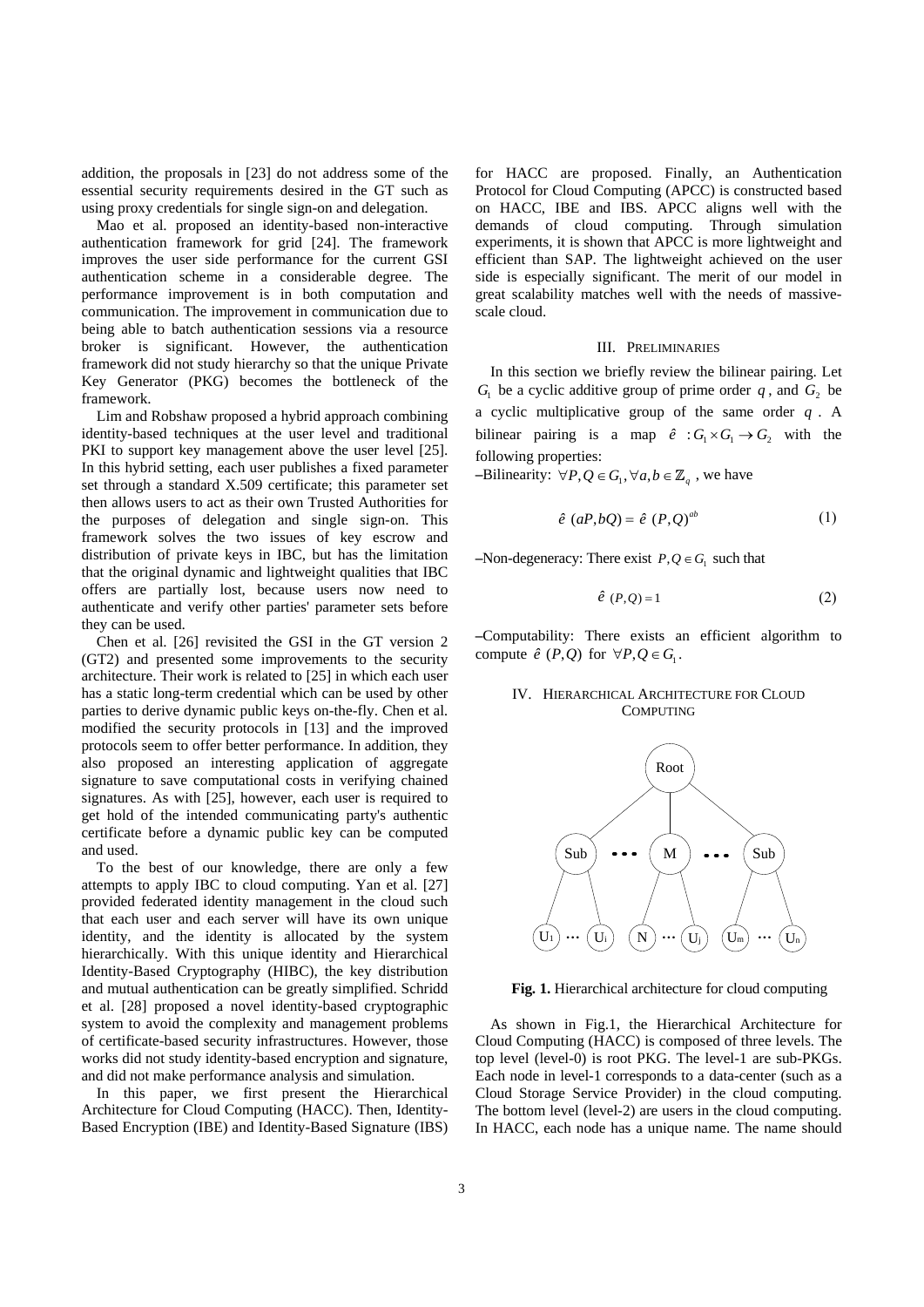be the node's registered Distinguished Name (DN) when it joins the cloud storage service. For example, in Fig.1, DN of the root node is  $DN_0$ , DN of node *M* is  $DN_M$  and DN of node N is  $DN_N$ . We define the identity of a node is the DN string from the root to the node. For example, the identity of node *N* in Fig 1 is

$$
ID_N = DN_0 || DN_M || DN_N \tag{3}
$$

Where" ||" denotes string concatenation. We further define

$$
ID_{N}|_{0} = DN_{0}
$$
 (4)

$$
ID_N \mid_1 = DN_0 \parallel DN_M \tag{5}
$$

$$
ID_N |_{2} = DN_0 | | DN_M | | DN_N
$$
 (6)

The rule is applicable to all nodes in the hierarchical architecture.

The deployment of HACC needs three modules: Root PKG setup, Lower-level setup and User-level setup.

#### **Root PKG setup**: Root PKG acts as follows:

1. It generates the groups  $G_1, G_2$  of some prime order  $q$  and an admissible pairing

$$
\hat{e}: G_1 \times G_1 \to G_2 \tag{7}
$$

2. It chooses cryptography hash functions

$$
H_1: \{0,1\}^* \to G_1 \tag{8}
$$

$$
H_2: G_2 \to \{0,1\}^n \tag{9}
$$

for some *n* ;

3. It selects a random  $S_0 \in \mathbb{Z}_q^*$  and set

$$
P_0 = H_1(DN_0)
$$
 (10)

$$
Q_0 = S_0 P_0 \tag{11}
$$

The root PKG's master key is  $S_0$  and the system parameters are  $\langle G_1, G_2, \hat{e}, H_1, H_2, P_0, Q_0 \rangle$ .

**Lower-level setup**: Assume there are *X* nodes in the level-1. For each node, the root PKG acts as follows (let *M* be an arbitrary node in the *X* nodes ):

1. Compute the public key of node *M* :

$$
P_M = H_1(ID_M) \tag{12}
$$

Where

$$
ID_M = DN_0 \parallel DN_M \tag{13}
$$

2. Set the secret key of node *M* :

$$
S_M = S_0 P_M \tag{14}
$$

3. It selects the secret element  $\rho_M \in \mathbb{Z}_a^*$  for node *M* .  $\rho_M$  is only known by node *M* and the root PKG;

4. Define the Q-value:

$$
Q_{ID_M|1} = \rho_M P_0 \tag{15}
$$

After the above four steps are finished, all nodes in the level-1 obtain their secret keys and secret elements, and securely keep them. The public key and Q-value are publicized.

**User-level setup**: Assume there are *Y* child nodes for node *M* . For each node, the node *M* acts as follows (let *N* be an arbitrary node in the *Y* child nodes ):

1. Compute the public key of node *N* :

$$
P_N = H_1(ID_N) \tag{16}
$$

Where

$$
ID_N = DN_0 \parallel DN_M \parallel DN_N \tag{17}
$$

2. Set the secret key of node *N* :

$$
S_N = S_M + \rho_M P_N \tag{18}
$$

3. Pick the secret point  $\rho_N \in \mathbb{Z}_q^*$  for node *N* .  $\rho_N$  is only known by node *N* and node *M* ;

4. Define the Q-value:

$$
Q_{ID_N|2} = \rho_N P_0 \tag{19}
$$

 After the above four steps are finished, all nodes in the level-2 get and securely keep their secret keys and the secret points. The public key and Q-value are publicized.

### V. IDENTITY-BASED ENCRYPTION AND SIGNATURE FOR **HACC**

In the cloud computing, communications among the users are frequent. To achieve the secure communication, it is important to propose an encryption and signature schemes. Therefore, we propose an Identity-Based Encryption (IBE)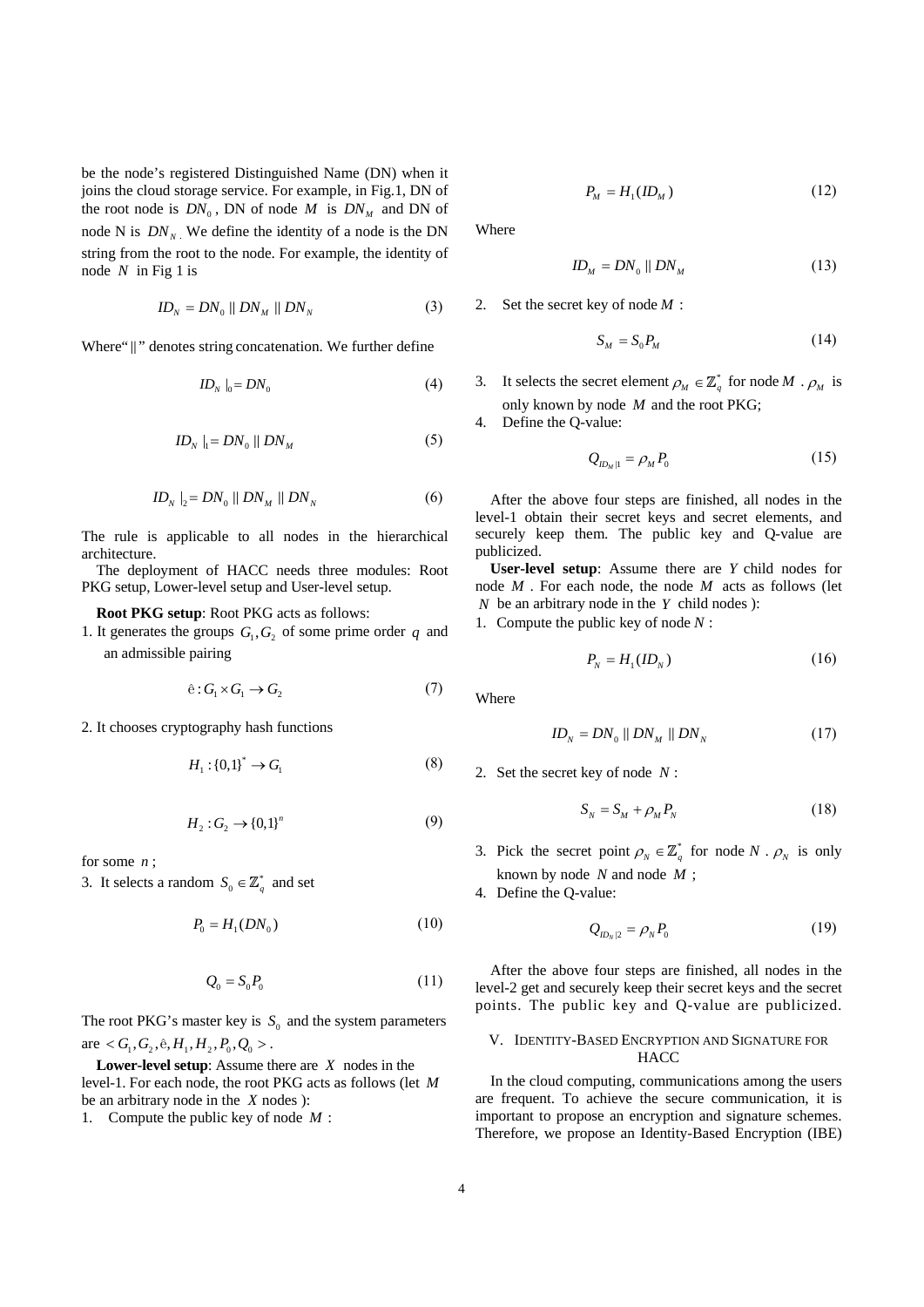and Identity-Based Signature (IBS) schemes for HACC in the following.

### *A. Identity-Based Encryption*

IBE is based on the above Root PKG setup, Lower-level setup and User-level setup algorithms. It is composed of encryption and decryption.

**Encryption:** Assume  $E_1$  and  $E_2$  are two users in the cloud computing. The identity of  $E<sub>2</sub>$  is

$$
ID_{E_2} = DN_0 || DN_1 || DN_2 \tag{20}
$$

To encrypt message *m* with  $ID_{E_2}$ ,  $E_1$  acts as follows: 1. Computes

$$
P_1 = H_1(DN_0 \, \| \, DN_1) \tag{21}
$$

$$
P_2 = H_1(DN_0 \parallel DN_1 \parallel DN_2)
$$
 (22)

2. Chooses a random  $r \in \mathbb{Z}_q^*$ ;

3. Outputs the ciphertext

$$
C = \langle rP_0, rP_2, H_2(g^r) \oplus m \rangle \tag{23}
$$

Where

$$
g = \hat{e}(Q_0, P_1) \tag{24}
$$

can be pre-computed.

**Decryption**: After receiving the ciphertext  $C = < U_0, U_1, V >$ ,  $E_2$  can decrypt *C* using its secret key by acting as follows:

$$
S_{E_2} = S_0 P_1 + \rho_1 P_2 \tag{25}
$$

Where  $\rho_1$  is the secret point of node  $DN_0 \parallel DN_1$ : 1.Computes

$$
d = \frac{\hat{e}(U_0, S_{E_2})}{\hat{e}(Q_{m_{E_2}|1}, U_1)}
$$
(26)

Where

$$
Q_{ID_{E_2} \mid l} = \rho_l P_0 \tag{27}
$$

2. Outputs the message

$$
m = H_2(d) \oplus V \tag{28}
$$

#### *B. Identity-Based Signature*

IBS is also based on the above Root PKG setup, Lowerlevel setup and User-level setup algorithms. It incorporates two algorithms: signature and verification.

**Signature**: Assume  $E_1$  and  $E_2$  are two users in the cloud computing. The identity of  $E_2$  is

$$
ID_{E_2} = DN_0 || DN_1 || DN_2 \tag{29}
$$

To sign message  $m$ ,  $E_2$  acts as follows: 1. Computes

$$
P_1 = H_1(DN_0 \parallel DN_1) \tag{30}
$$

$$
P_2 = H_1(DN_0 \parallel DN_1 \parallel DN_2)
$$
 (31)

$$
P_m = H_1(DN_0 \parallel DN_1 \parallel DN_2 \parallel m) \tag{32}
$$

2. Computes

$$
\delta = S_{E_2} + \rho_2 P_m \tag{33}
$$

Where  $\rho_2$  is the secret point of  $E_2$ ;

3. Outputs the signature  $\langle \delta, P_m, Q_{i D_{E}, |1}, Q_{i D_{E}, |2} \rangle$ .

**Verification**: Other users can verify the signature by acting as follows: Confirm

$$
\hat{e}(P_0, \delta) = \hat{e}(Q_0, P_1) \hat{e}(Q_{ID_{E_2}|1}, P_2) \hat{e}(Q_{ID_{E_2}|2}, P_m)
$$
(34)

Where

$$
Q_{ID_{E_2} \mid l} = \rho_l P_0 \tag{35}
$$

$$
Q_{ID_{E_2}|2} = \rho_2 P_2 \tag{36}
$$

If the equation (34) is true, the signature is validated.

### VI. AN AUTHENTICATION PROTOCOL FOR CLOUD **COMPUTING**

In this section, based on the former IBE and IBS schemes, a secure Authentication Protocol for Cloud Computing (APCC) is proposed. APCC is analogous to the TLS protocol which uses the RSA key exchange algorithm as specified in [29].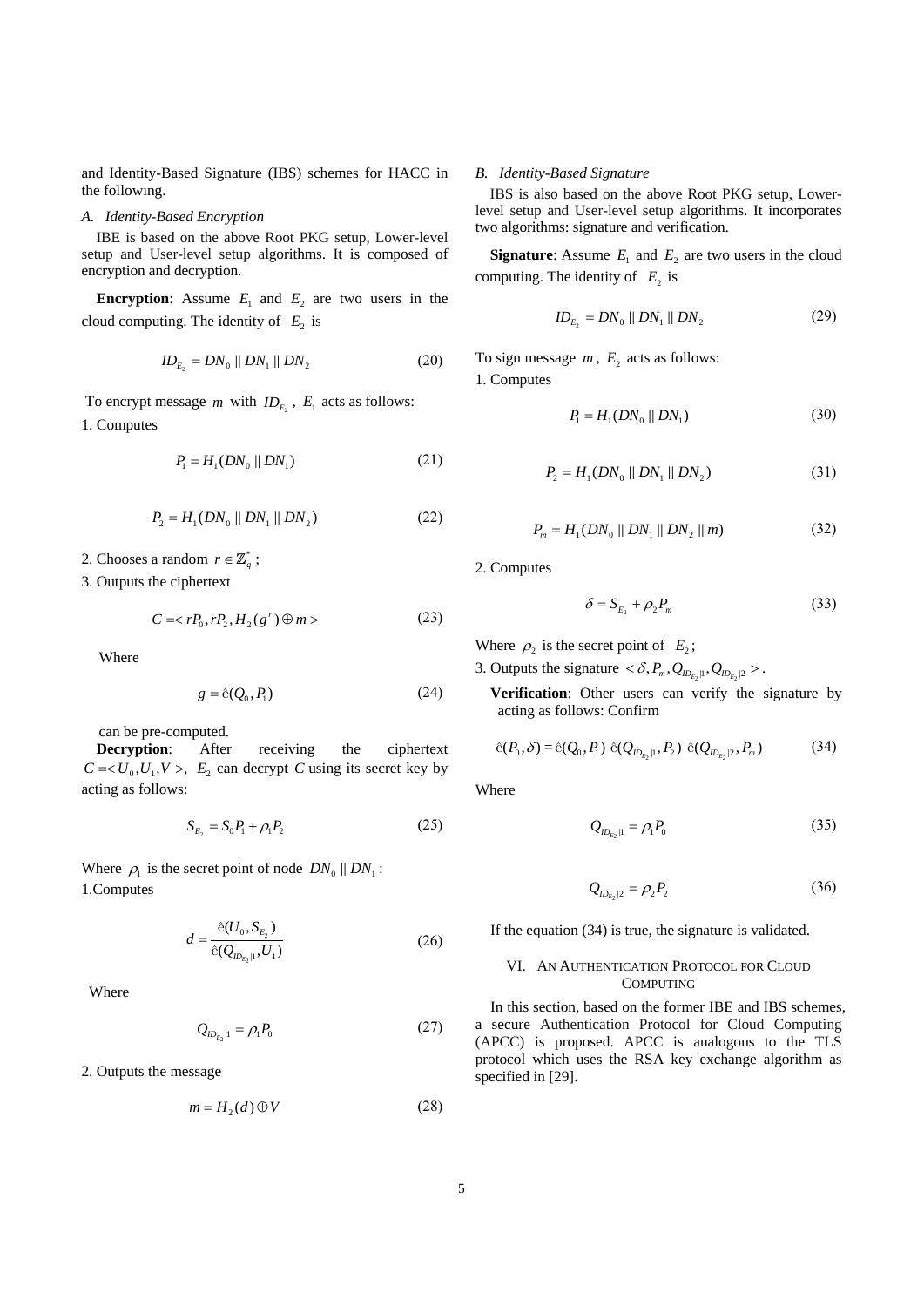$(1)$   $C \rightarrow S$  : **ClientHello** ( $n_c$ , *SID*, *specification*<sub>c</sub>) **ClientHelloDone**  $(2)$  *S*  $\rightarrow$  *C* : **ServerHello** ( $n<sub>s</sub>$ , *SID*, *specification*<sub>*s*</sub>) **ServerHelloDone**  $(3) C \rightarrow S$ : **ClientKeyExchange**  $(E_{p_s}[S_{CS}])$ **IdentityVerify**  $(Sig_s[M])$ **ClientFinished**  $(4)$  *S*  $\rightarrow$  *C* : **ServerFinished**( $Ver_{D_C}$  ( $Sig_{S_C}$  [*M*]),  $D_{S_{c}}( E_{P_{c}}[ S_{CS}]) )$ 

**Fig. 2.** Authentication for Cloud Computing

Where

*C* : Client

*S* : Server

 $n_c$ ,  $n_s$ : The fresh random number

*SID* : The session identifier

 $specification<sub>c</sub>:$  The cipher specification of *C* 

*<sup>S</sup> specification* : The cipher specification of *S*

- $S_{CS}$ : A pre-master secret used to generate the shared key
- $E_{P_s}[ S_{CS} ]$ : Encrypt  $S_{CS}$  with the public key  $P_s$  of *S* using the encryption algorithm of IBE
- *M* : All handshake messages since the ClientHello message
- $Sig_{S_0}[M]$ : Sign *M* with the private key  $S_C$  of C using the signature algorithm of IBS
- $Ver_{D_c}$  (Sig<sub>S<sub>*c*</sub></sub> [M ]) : Verify the signature  $Sig_{S_c}$  [M ]

with the help of  $ID_c$  using the verification algorithm of IBS

 $D_{S_s}$   $(E_{P_s}[S_{CS}])$ : Decrypt the  $E_{P_s}[S_{CS}]$  with the private key  $S_s$  using the decryption algorithm of IBE.

As shown in Fig.2, in step (1) , the client *C* sends the server *S* a ClientHello message. The message contains a fresh random number  $n_c$ , session identifier *SID* and *. <i>Specification*<sub>c</sub> extends from TLS to handle the *IBE* and *IBS* schemes. For example, *Specification*<sub>c</sub> could be the form  $TLS$   $*IBS*$  $*WITH*$  $*SHA*$  $*AES*$  *. IBE* and *IBS* are used as secure transporting and authentication. SHA is the hash function. AES is the

symmetric encryption algorithm. The ClientHelloDone message means the step (1) finishes.

In step (2), the server *S* responds with a ServerHello message which contains a new fresh random number  $n<sub>s</sub>$ , the session identifier *SID* and the cipher specification *<sup>S</sup> specification* . The *<sup>S</sup> specification* is the suie of ciphers supported by *S* . The ServerHelloDone message means the step (2) is over.

In step (3), *C* chooses a pre-master secret  $S_{CS}$  and encrypts it with the public key  $P<sub>s</sub>$  of *S* using the encryption algorithm of IBE. The ciphertext is transmitted to *S* as ClientKeyExchange message. Then *C* generates a signature  $Sig_{s_n}[M]$  as the IdentityVerify message and forwards it to *S* . Finally, The ClientFinished message means the step (3) finishes.

In step (4), *S* firstly verifies the signature  $\operatorname{Sig}_{S_c}[M]$  with the help of  $ID_c$ .  $C$  can pass the verification only if it is the valid owner of  $ID_c$ . This completes the authentication of  $C$ by *S*. Then *S* decrypts the  $E_{P_1}[S_{CS}]$  with its private key  $S_S$ . Because of the fresh  $S_{CS}$ , the correct decryption indicates *S* is the valid owner of  $ID<sub>s</sub>$ . This step authenticates the validity of *S* . The ServerFinished message means the step (4) finishes.

Eventually, a shared secret key between *C* and *S* is calculated by  $K_{CS} = PRF(S_{CS}, n_C, n_S)$ , where *PRF* is a Pseudo-Random Function.

### VII. PERFORMANCE ANALYSIS

In this section, performance comparisons between SAP and APCC are discussed.

#### *A. Computation Cost*

The comparison of computation cost between the two different protocols is shown in table  $\overline{1}$ . Note that only dominant computation is considered, i.e. encryption, decryption and authentication.

**Table** Ⅰ Comparison of Computation Cost

|        | <b>SAP</b>                                                           | <b>APCC</b>              |
|--------|----------------------------------------------------------------------|--------------------------|
| Client | 1 $ENCR$ , 1 $SIGR$ and<br>Authenticating server                     | 1 $ENCi$ and<br>1 $SIGr$ |
| Server | 1 DEC <sub>R</sub> , 1 SIG <sub>R</sub> and<br>Authenticating client | 1 $DEC$ , and<br>VER,    |

Where

 $ENC<sub>R</sub>$  = RSA encryption,  $DEC<sub>R</sub>$  = RSA decryption,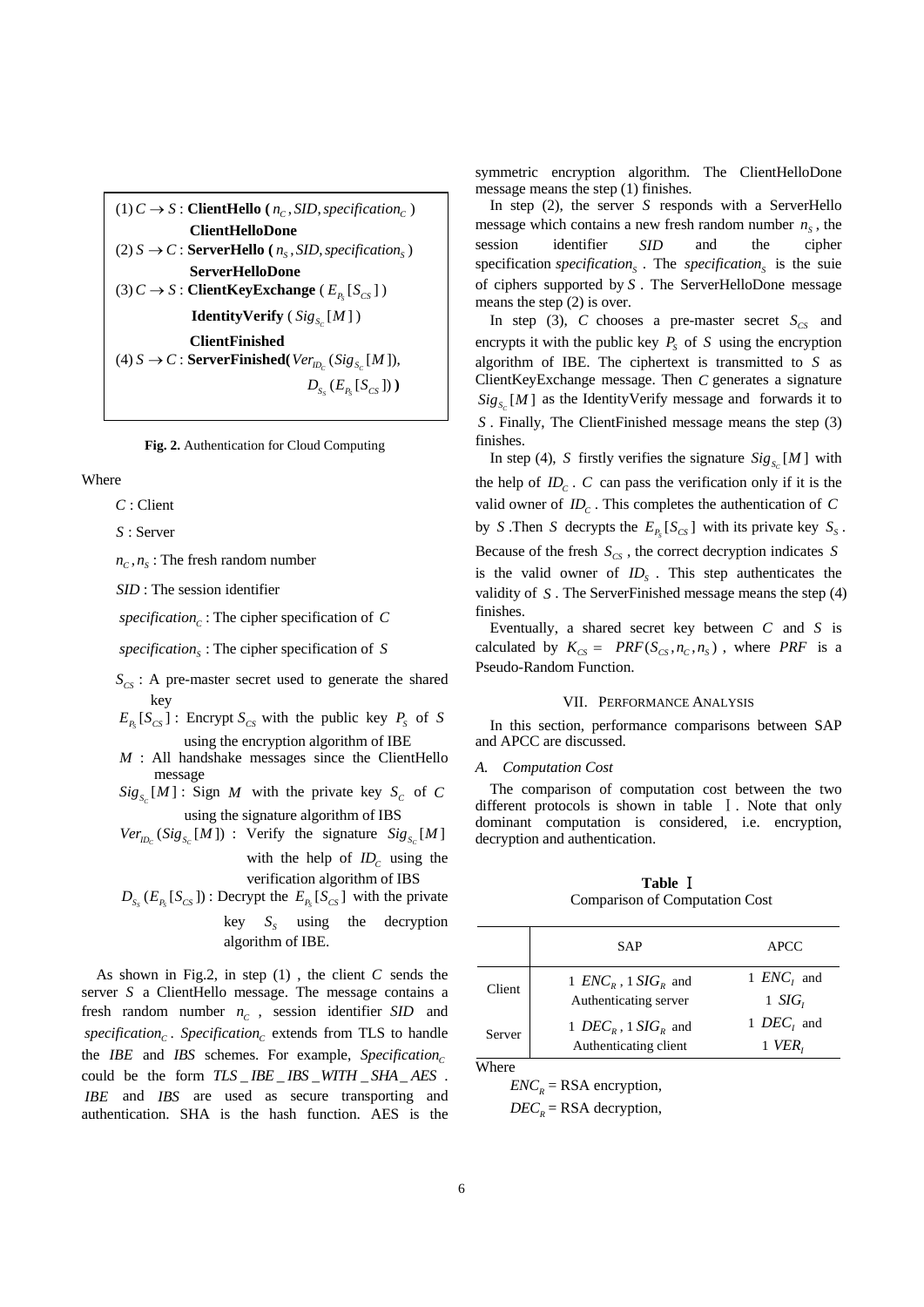$ENC<sub>i</sub> = IBE encryption,$ 

 $DEC<sub>i</sub> = IBE$  decryption,

 $SIG<sub>R</sub>$  = RSA signature,

 $SIG<sub>i</sub> = IBS$  signature,

 $VER<sub>i</sub> = IBS$  signature verification,

Authenticating server=Including building certification path of server and verifying signatures,

Authenticating client= Including building certification path of client and verifying signatures.

The paper [8] shows that in the SAP, the computation cost of client is one RSA encryption, one RSA signature and Authenticating server. The computation cost of server is one RSA decryption, one RSA signature and Authenticating client. However, in the APCC, the computation cost of client is one IBE encryption and one IBS signature. The computation cost of server is one IBE decryption and one IBS signature verification.

### *B. Communication Cost*

The comparison of communication cost between the two different protocols is shown in table II. Note that only dominant communication is considered, i.e. certificates, signed or encrypted messages, which may have the greatest consumptions of the network bandwidth.

**Table** Ⅱ Comparison of Communication Cost

|             | SAP                     | <b>APCC</b>             |                   |
|-------------|-------------------------|-------------------------|-------------------|
| Certificate | <b>RSA</b><br>Signature | <b>IBS</b><br>Signature | IBE<br>Ciphertext |
|             |                         |                         |                   |

Reference [8] shows that the communication cost of SAP is two public key certificates and two RSA signatures. However, in the APCC, the communication cost is only one IBS signature and one IBE ciphertext.

### VIII. SIMULATION AND EXPERIMENT RESULTS

### *A. Simulation Platform and Reference*

The platform for simulation experiments is GridSim which is based on Java[30]. Special users and resources can be generated by reconfiguring these interfaces. This aligns well with various users and resources of cloud computing. Furthermore, GridSim is based on SimJava which is a discrete event simulation tool based on Java, and simulates various entities by multiple threads. This aligns well with the randomness of entity action in cloud computing. Therefore, it is feasible to simulate our proposed authentication protocol of cloud computing by GridSim.

The simulation environment is composed of four desktop computers with P4 3.0 GHz CPU, and 4G memory.

Certification chain is important for SAP. The shorter it is, the better the performance is. The shortest certification chain includes all the 4 certifications:  $CA<sub>1</sub>$ , client and  $CA<sub>2</sub>$ , server. There is a cross authentication for *CA*<sub>1</sub> and *CA*<sub>2</sub>. It is in this scene that SAP and APCC are compared. Based on openssl0.9.7, SAP is implemented. The pairing algorithm is adapted from [31]. To precisely simulate the network delay, there is 20~40ms waiting time before a message is sent.

### *B. Experiment Results and Analysis*



**Fig. 3.** Comparison of communication cost



**Fig. 4.** Comparison of authentication time

As shown in Fig.3, the communication cost of APCC is approximately 1588 bytes while that of SAP is 5252 bytes. That is to say, the communication cost of APCC is 30% of that of SAP. Fig.4 shows the authentication time of APCC is approximately 514 ms while that of SAP is 879 ms. That is, the authentication time of APCC is 58% of that of SAP. The simulation results confirm that the communication cost of APCC is lower and the authentication time is shorter.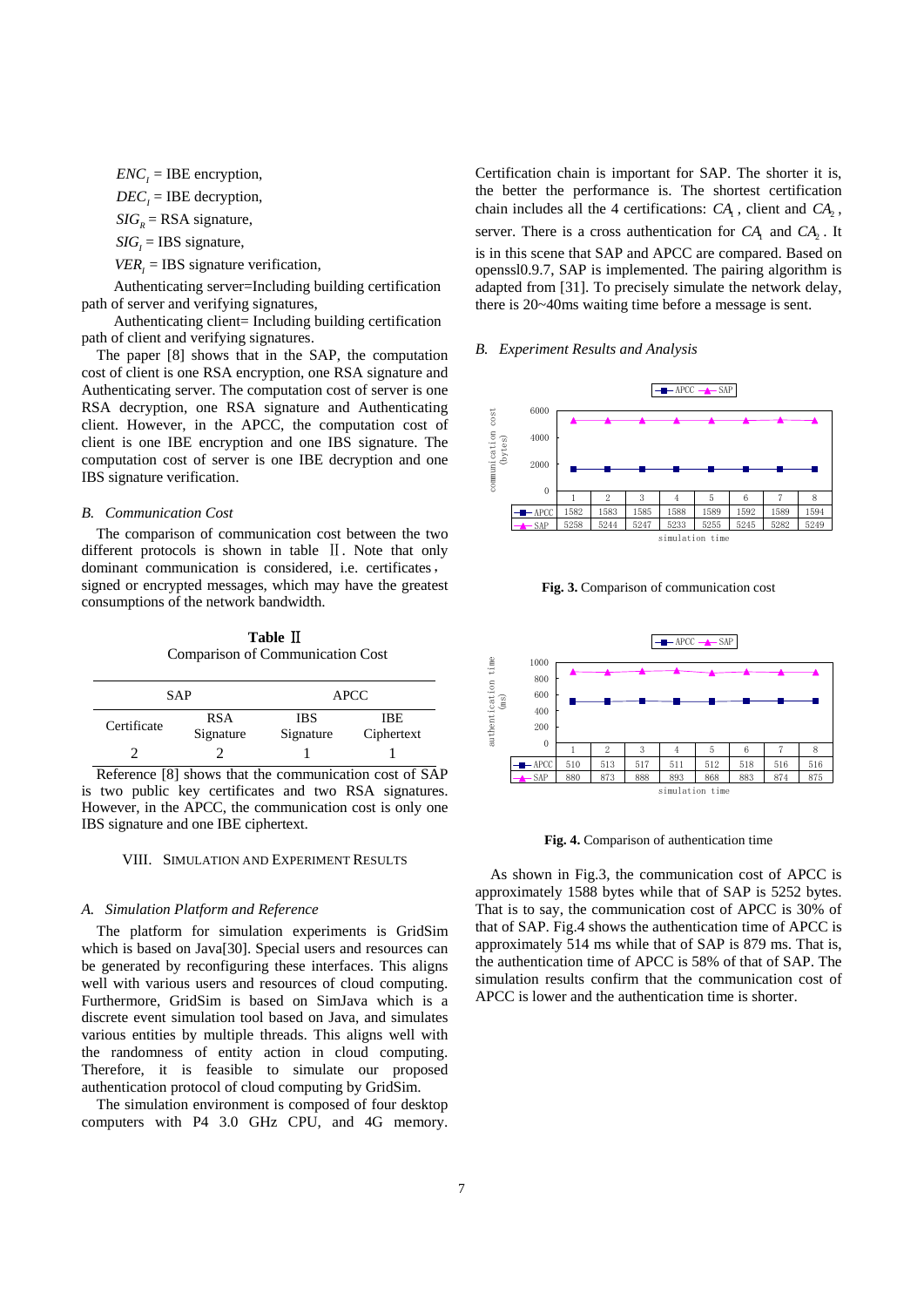

**Fig. 5.** Comparison of computation time of client



**Fig. 6.** Comparison of computation time of server

Fig.5 illustrates the computation time of client for APCC is approximately 37 ms while that for SAP is 220 ms. That is to say, the computation time of client for APCC is 17% of that for SAP. Fig.6 illustrates the computation time of server for APCC is approximately 193 ms while that for SAP is 276 ms. Therefore, the computation time of server for APCC is 70% of that for SAP. The simulation results confirm that both client and server of APCC are more lightweight than those of SAP.



**Fig. 7.** Comparison of computation time for APCC

As shown in Fig.7, In APCC, the computation time of client is approximately 37 ms while that of server is 192 ms. That is to say, the computation time of client is 19% of that of server in APCC. This aligns well with the idea of cloud computing which allows the user with a platform of limited performance to outsource its computational tasks to some more powerful servers. As a result, the more lightweight user side can connect more servers and contribute to a larger scalability.

#### IX. CONCLUSION

Security is significant in cloud computing. In this paper, first, we present a novel Hierarchical Architecture for Cloud Computing (HACC). Then, Identity-Based Encryption (IBE) and Identity-Based Signature (IBS) for cloud computing are proposed. Finally, an Authentication Protocol for Cloud Computing (APCC) is constructed based on HACC, IBE and IBS. Being certificate-free, APCC aligns well with the demands of cloud computing. Through simulation experiments, it is shown that the authentication protocol is more lightweight and efficient than SSL Authentication Protocol (SAP). The lightweight achieved on the user side is especially significant. The merit of our model in great scalability matches well with the needs of massive-scale cloud.

#### **REFERENCES**

- [1] H. Erdogmus, "Cloud Computing: Does Nirvana Hide behind the Nebula? " *IEEE Software*, vol. 26, no.2, pp. 4-6 ,2009.
- [2] Y. S. Dai, Y. P. Xiang, G. W. Zhang., "Self-Healing and Hybrid Diagnosis in Cloud Computing, " *Lecture Notes of Computer Science (LNCS)*, vol. 5931, pp. 45-56,2009.
- [3] Amazon Elastic Compute Cloud [URL].http://aws.amazon.com/ec2, access on Oct. 2009.
- [4] IBM Blue Cloud project [URL]. http://www-03.ibm.com/press/us/en/pressrelease/22613.wss/, access on October 2009.
- [5] J. Abawajy, "Determining Service Trustworthiness in InterCloud Computing Environments," *10th International Symposium on Pervasive Systems, Algorithms, and Networks (I-SPAN 2009)*, pp.784- 788, 2009.
- [6] B. Waters, "Dual key encryption: Realizing Fully Secure IBE and HIBE Under Simple Assumption," *In Proc. of CRYPTO'09, Lecture Notes of Computer Science (LNCS)*, vol.5677, pp.619-636, 2009.
- [7] D. Boneh, "Generalized Identity Based and Broadcast Encryption Schemes ,"*In ASIACRYPT'08, Lecture Notes of Computer Science (LNCS)*, vol.5350, pp. 455-470 ,2008.
- [8] A. O. Freier , P. Karlton, and P. C. Kocher, "The SSL Protocol, Version 3.0," IETF Internet-Draft , 1996, Version 3.0," *IETF Internet-Draft* , 1996, http://tools.ietf.org/id/draft-ietf-tls-ssl-version3-00.txt.
- [9] Y. S. Dai, Y. Pan, X. K. Zou, "A Hierarchical Modelling and Analysis for Grid Service Reliability,"*IEEE Transactions on Computers*, vol. 56, no. 5, pp. 681-691 ,2007.
- [10] Y. S. Dai, G. Levitin, K. S. Trivedi, "Performance and Reliability of Tree-Structured Grid Services Considering Data Dependence and Failure Correlation," *IEEE Transactions on Computers*, vol. 56, no. 7, pp. 925-936 ,2007.
- [11] Y. S. Dai, G.Levitin, "Reliability and Performance of Tree-structured Grid Services,"*IEEE Transactions on Reliability*, vol. 55, no.2, pp. 337-349 ,2006.
- [12] Y. S. Dai, M. Xie,, X. L. Wang, "Heuristic Algorithm for Reliability Modeling and Analysis of Grid Systems,"*IEEE Transactions on Systems, Man, and Cybernetics*, Part A., vol.37, no. 2, pp. 189-200, 2007.
- [13] I. Foster, and C. Kesslman, G. Tsudik, "A Security Architecture for Computational Grids,"*ACM Conference on Computers and Security*, pp. 83-90, 1998.